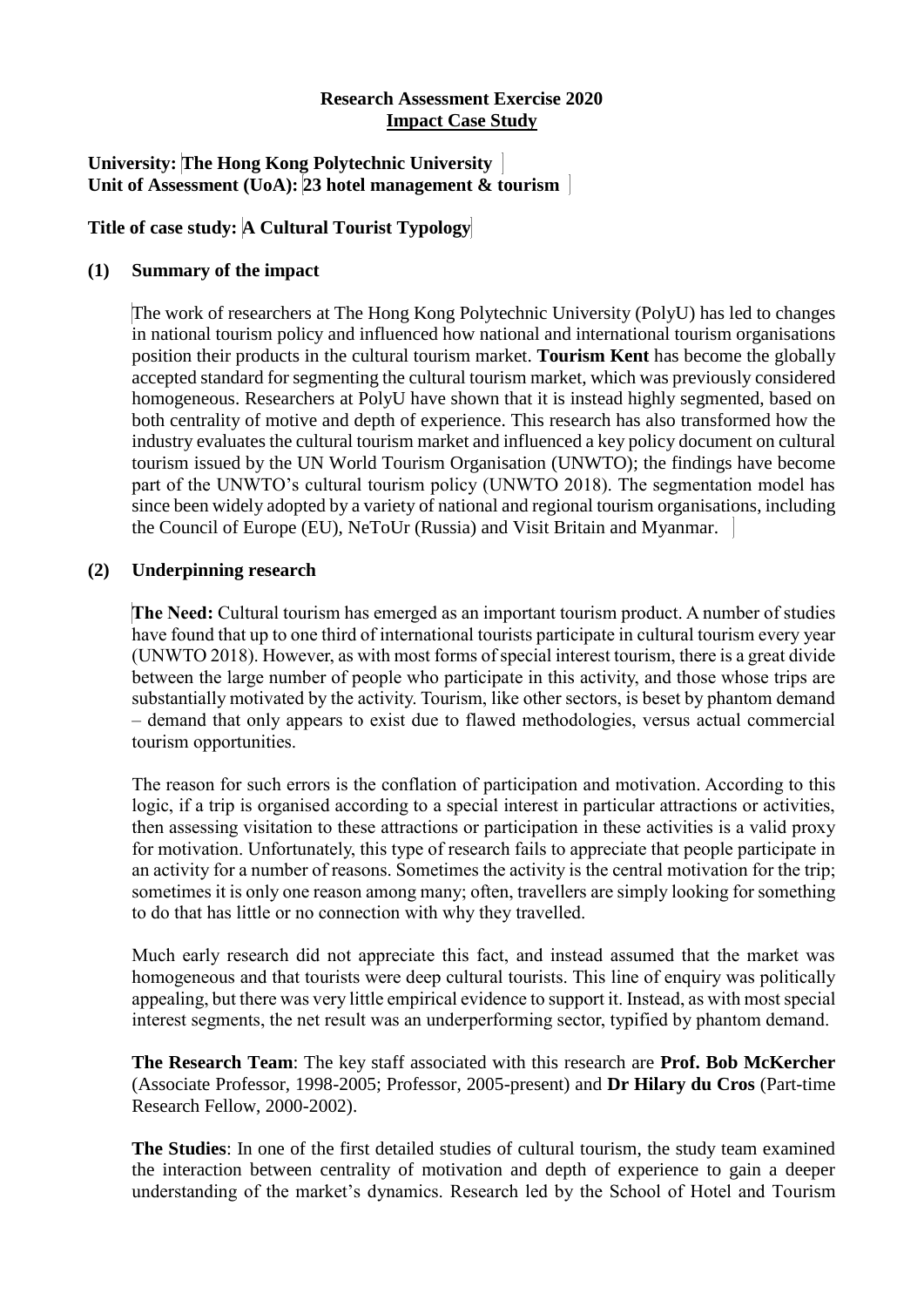Management (SHTM) at PolyU involved a series of consumer surveys of visitors to Hong Kong. The first survey was conducted as part of a project supported by the Research Grants Council General Research Fund (RGC GRF, formerly known as Competitive Earmarked Research Grant, CERG), and sought to identify the profile of the market. This study identified participation rates in line with global norms, but also indicated substantially different behaviour patterns among various groups of tourists **[3.1]**.

Two subsequent studies, undertaken as part of the annual SHTM Omnibus Visitor Survey, sought to refine the findings and define the market more precisely. The first survey linked depth of experience with centrality of motivation **[3.2]**. The model was tested empirically using Hong Kong as a case study. A follow-up study tested the validity of the typology by testing the segments against a variety of trip, demographic, motivational, activity, awareness and cultural distance variables **[3.3]**. Significant differences were found between the groups, suggesting that the model may be effective in segmenting the cultural market.

**The outcome:** Five cultural tourism market segments were identified and validated:

- *purposeful cultural tourist* **–** an individual for whom cultural tourism is the primary motive for visiting a destination, and who has a deep cultural tourism experience;
- *sightseeing cultural tourist* **–** an individual for whom cultural tourism is the primary or major reason for visiting a destination, but the experience is shallow;
- *serendipitous cultural tourist* an individual who does not travel for cultural tourism reasons, but who ends up having a deep cultural tourism experience;
- *casual cultural tourist* an individual for whom cultural tourism is weak motive for visiting a destination, and the resultant experience is shallow;
- *incidental cultural tourist* an individual who does not travel for cultural tourism reasons, but who nonetheless participates in some activities and has a shallow experience.

# **(3) References to the research**

- 3.1 McKercher B. & H. du Cros (2002) Cultural Tourism: The Partnership between Tourism and Cultural Heritage Management. Haworth Press, Binghamton N. Y. (with a second edition published in 2015 - Du Cros, H & McKercher B. (2015) Cultural Tourism 2nd Edition. Taylor and Francis. 0415833973). DOI:10.1108/09596110310496060
- 3.2 McKercher B. (2002) Towards a Classification of Cultural Tourists International Journal of Tourism Research, 4: 29 – 38. DOI:10.1002/jtr.346
- 3.3 McKercher B. and H. du Cros (2003) Testing a Cultural Tourism Typology International Journal of Tourism Research,  $5(1)$ :  $45 - 58$ . DOI:10.1002/jtr.417

# **(4) Details of the impact**

Dr du Cros of the research team was commissioned to conduct a study for the UN World Tourism Organization examining cultural tourism. The findings disseminated through this study became part of the UNWTO's cultural tourism policy (UNWTO 2018) **[5.10].**

Subsequently, a number of member countries adopted the framework in their own policy documents. In particular, it has been widely applied by European Union (EU) members, including organisations such as the Council of Europe (2013) **[5.5]**, Russia (NeToUr 2013) **[5.7]** and regional centres **[5.9]**. It has also been adopted in Canada **[5.2]**, by Visit Britain and Myanmar (Business Innovation Facility 2016) **[5.3]**, and the cities of Cape Town **[5.4]** and London (2014) **[5.6]**.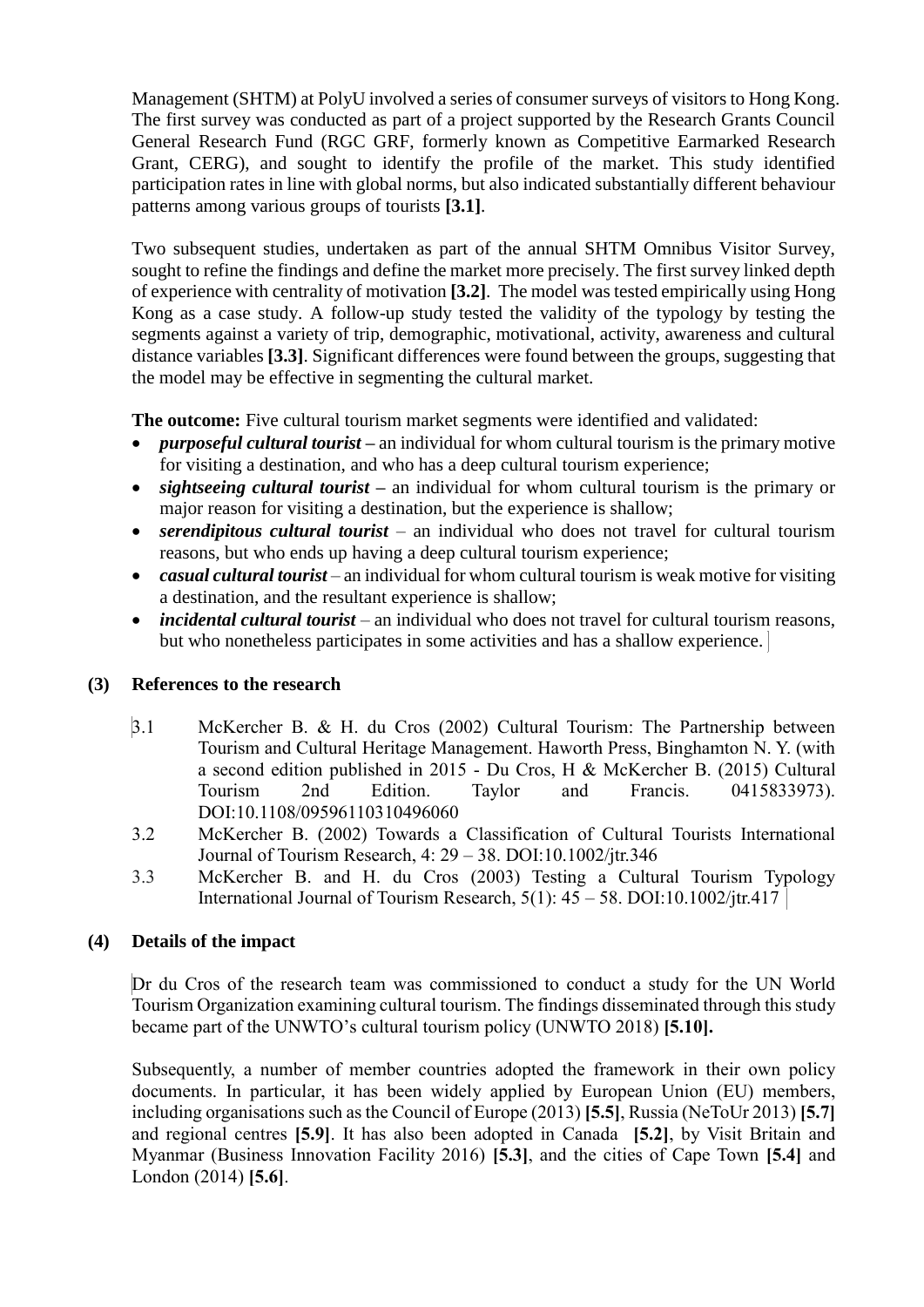The value of the model has been recognised by the UNWTO (2018: 78 **[5.10]**), whose policy document on tourism and cultural synergies commented on the challenge of defining the cultural tourism market. The document states, "the fairly one-dimensional measurement of motivation or involvement was later elaborated into more multidimensional approaches. For example, a typology of cultural tourists was produced, based on the importance of culture in the decision to visit the destination and the depth of experience sought."

Thomas and Scott (2018: 12) **[5.9],** in a policy document for Tourism Kent, note that this "move towards understanding the full range of cultural tourism consumers (from purposive to the Incidental cultural tourists), thus, has been transformative. The Culture Kent consumer research applied this model to identify the relative importance, for Kent cultural tourists, of culture in the decision to visit Kent (level of engagement with culture) and the depth of experience sought (from shallow to deep)."

The Tourism Northern Ireland document *A Prospectus for Change* (Northern Ireland 2017:9) **[5.8]** indicates, "importantly, the more culturally-motivated the visit, the higher the levels of engagement with the destination. This is essential where a destination wishes to change or challenge its public perception." It then proceeds to identify the framework as a means to segment the market and thus move from a narrowly focused strategy, based on a stereotypical understanding of cultural tourists, to a more comprehensive appreciation of their heterogeneity and the variety of ways in which they engage with the cultural tourism offerings at a destination.

The Council of Europe (COE 2013: 25) **[5.5]** has adopted the model. Its policy document recognises the model's marketing implications: "the implication is that not all attractions can appeal to all cultural tourists, and that many visitors will have only a tangential interest in the specific cultural offering. This is important in marketing terms, since it means that attractions need to think about the specific and general appeal that they may have for tourists and have to develop appropriate product-market combinations."

The City of London (London 2014: 26) **[5.6]** recognises that "most visitors to London are likely serendipitous and sightseeing cultural tourists. These are the bedrock of London's visitor economy. However, as this report will show, there is a big growth of purposeful cultural tourists to London. A new generation of visitors who like to explore further, stay longer and spend more."

Even media in the Caribbean have acknowledged the importance of the research. The *St Lucia Times* (Anon 2015) **[5.1]** published an article about the five basic types of cultural tourist.

In this way, the research conducted at PolyU has not only influenced cultural tourism policy on an international scale, but has also had a substantial impact on the framework for understanding cultural tourism around the world.

# **(5) Sources to corroborate the impact**

- 5.1 Anon (2015) Caribbean American Heritage Month Celebrations. *St Lucia News Online –June 15, 2015.* [https://www.stlucianewsonline.com/caribbean-american-heritage](https://www.stlucianewsonline.com/caribbean-american-heritage-month-celebrations/)[month-celebrations/](https://www.stlucianewsonline.com/caribbean-american-heritage-month-celebrations/)
- 5.2 British Columbia (2014) Cultural and Heritage Tourism Development Guide.
- 5.3 Business Innovation Facility (2016) *BIF Burma (Myanmar): Tourism Market Analysis and Strategy.* Business Innovation Facility. [https://www.bifprogramme.org/sites/default/files/attachments/bif\\_burma\\_tourism\\_mark](https://www.bifprogramme.org/sites/default/files/attachments/bif_burma_tourism_market_analysis_strategy.pdf) [et\\_analysis\\_strategy.pdf](https://www.bifprogramme.org/sites/default/files/attachments/bif_burma_tourism_market_analysis_strategy.pdf)
- 5.4 Cape Town (nd) *Niche Market Study.* City of Cape Town